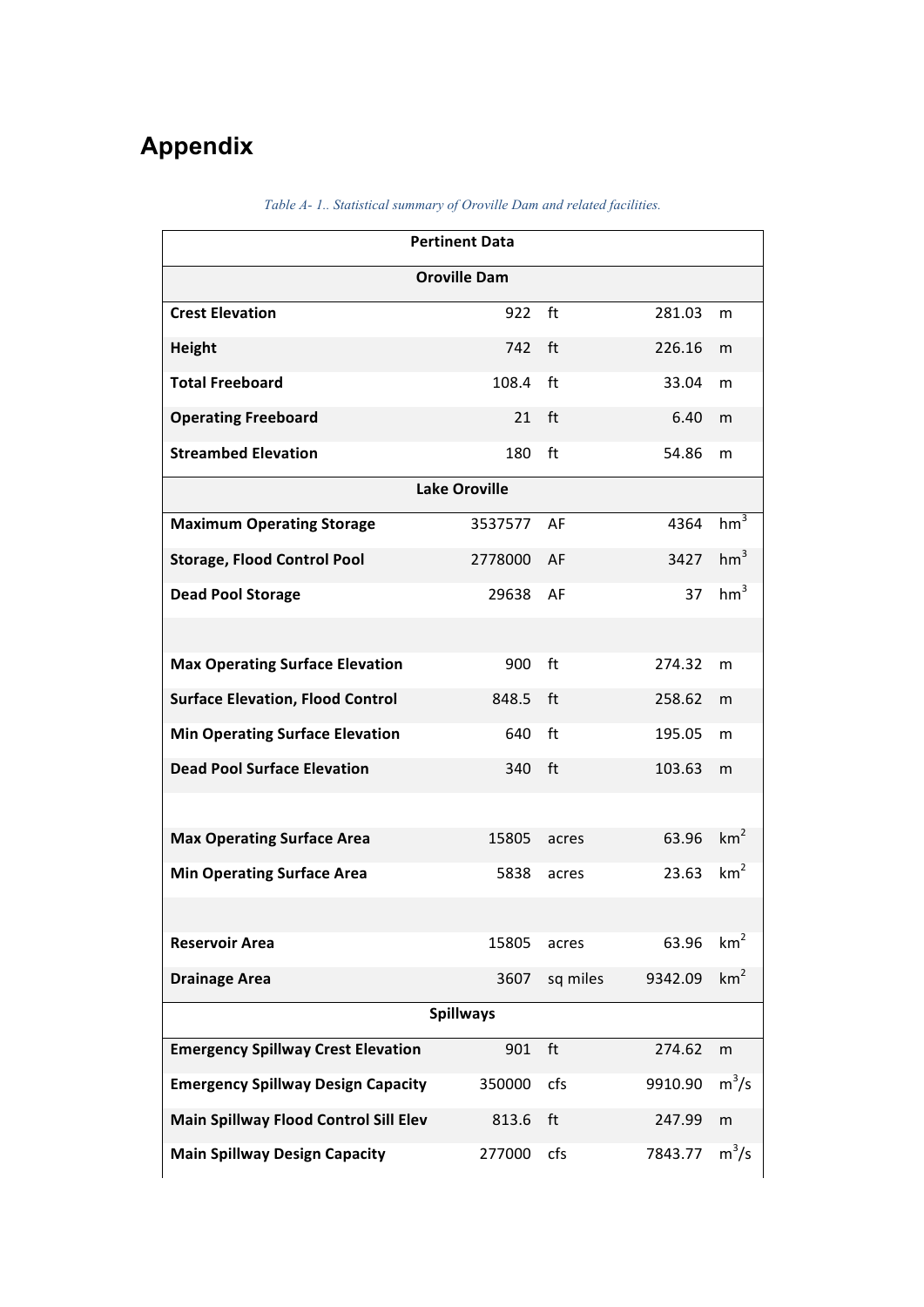| <b>PMF 1968 - Combined Inflow</b>     | 720000 | cfs | 20388.13       | $m^3/s$      |  |  |  |  |  |
|---------------------------------------|--------|-----|----------------|--------------|--|--|--|--|--|
| <b>PMF 1968 - Combined Outflow</b>    | 624000 | cfs | 17669.71       | $m^3/s$      |  |  |  |  |  |
| <b>Maximum Surface Elevation</b>      | 917 ft |     | 279.50         | m            |  |  |  |  |  |
| <b>Powerplant Intake</b>              |        |     |                |              |  |  |  |  |  |
| <b>Maximum generating release</b>     | 16900  | cfs | 478.55 $m^3/s$ |              |  |  |  |  |  |
| <b>Pumping Capacity</b>               | 5610   | cfs | 158.86 $m^3/s$ |              |  |  |  |  |  |
| <b>Outlet Works</b>                   |        |     |                |              |  |  |  |  |  |
| <b>River Outlet Capacity</b>          | 5400   | cfs | 152.91         | $m^3/s$      |  |  |  |  |  |
| <b>Palermo Outlet Tunnel Capacity</b> | 40     | cfs |                | 1.13 $m^3/s$ |  |  |  |  |  |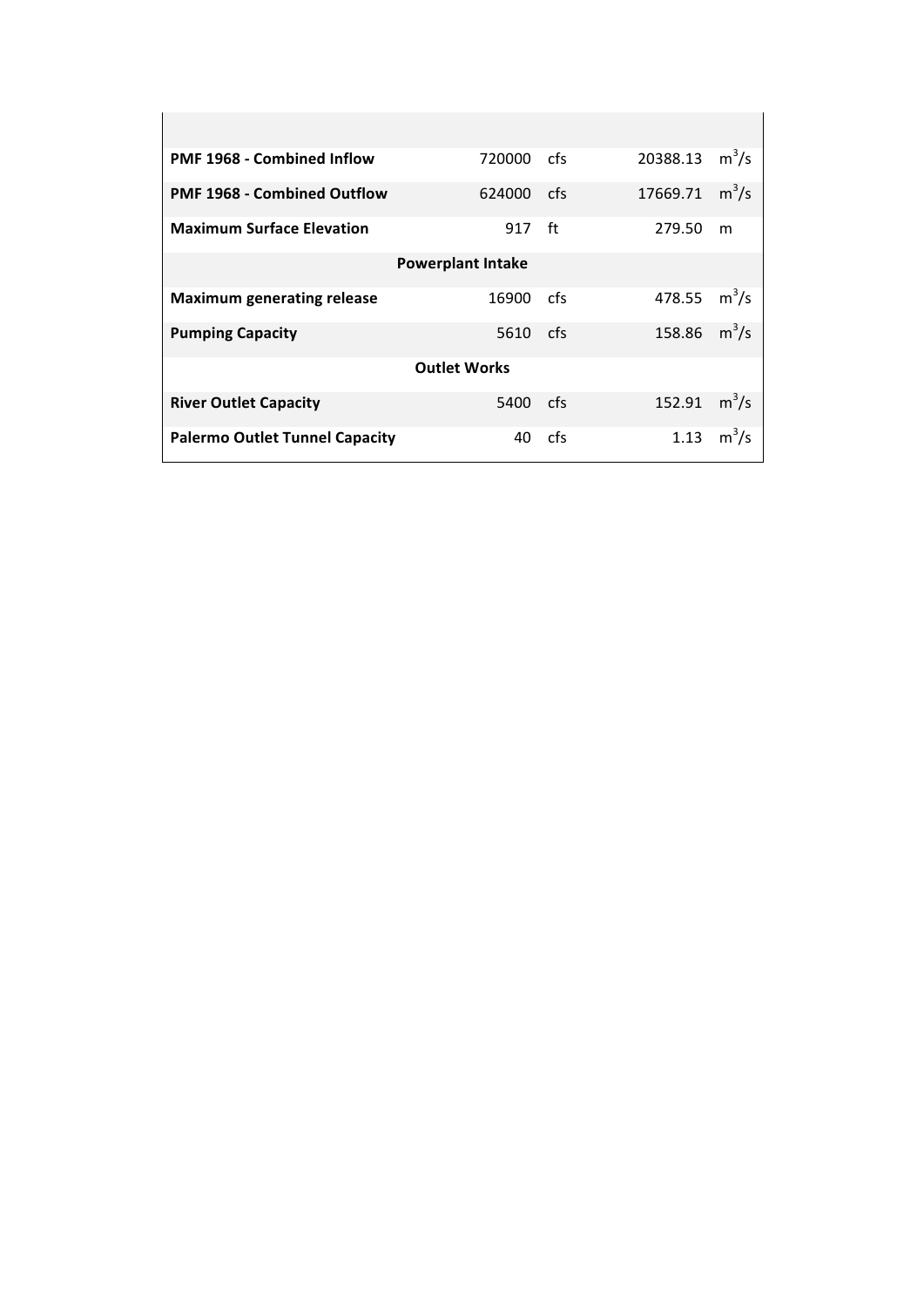| <b>Station Name</b> | <b>Station ID</b> | Latitude | Longitude   | Data Source               | Record    |
|---------------------|-------------------|----------|-------------|---------------------------|-----------|
| <b>Las Plumas</b>   | USC00044812       | 39.6833  | $-121.4833$ | <b>NOAA</b>               | 1913-1967 |
| <b>Bucks Creek</b>  | USC00041159       | 39.9372  | $-121.314$  | <b>NOAA</b>               | 1959-2016 |
| Quincy              | QCY               | 39.935   | $-120.95$   | CA DWR/O & M              | 1905-1979 |
| <b>Canyon Dam</b>   | <b>CNY</b>        | 40.167   | $-121.083$  | Pacific Gas &<br>Electric | 1907-1982 |
| Caribou             | <b>CBO</b>        | 40.085   | $-121.15$   | Pacific Gas &<br>Electric | 1920-1995 |
| <b>Brush Creek</b>  | <b>BRS</b>        | 39.692   | $-121.339$  | CA DWR/O & M              | 1935-2010 |

*Table A- 2. Analyzed precipitation measurement stations and related information.*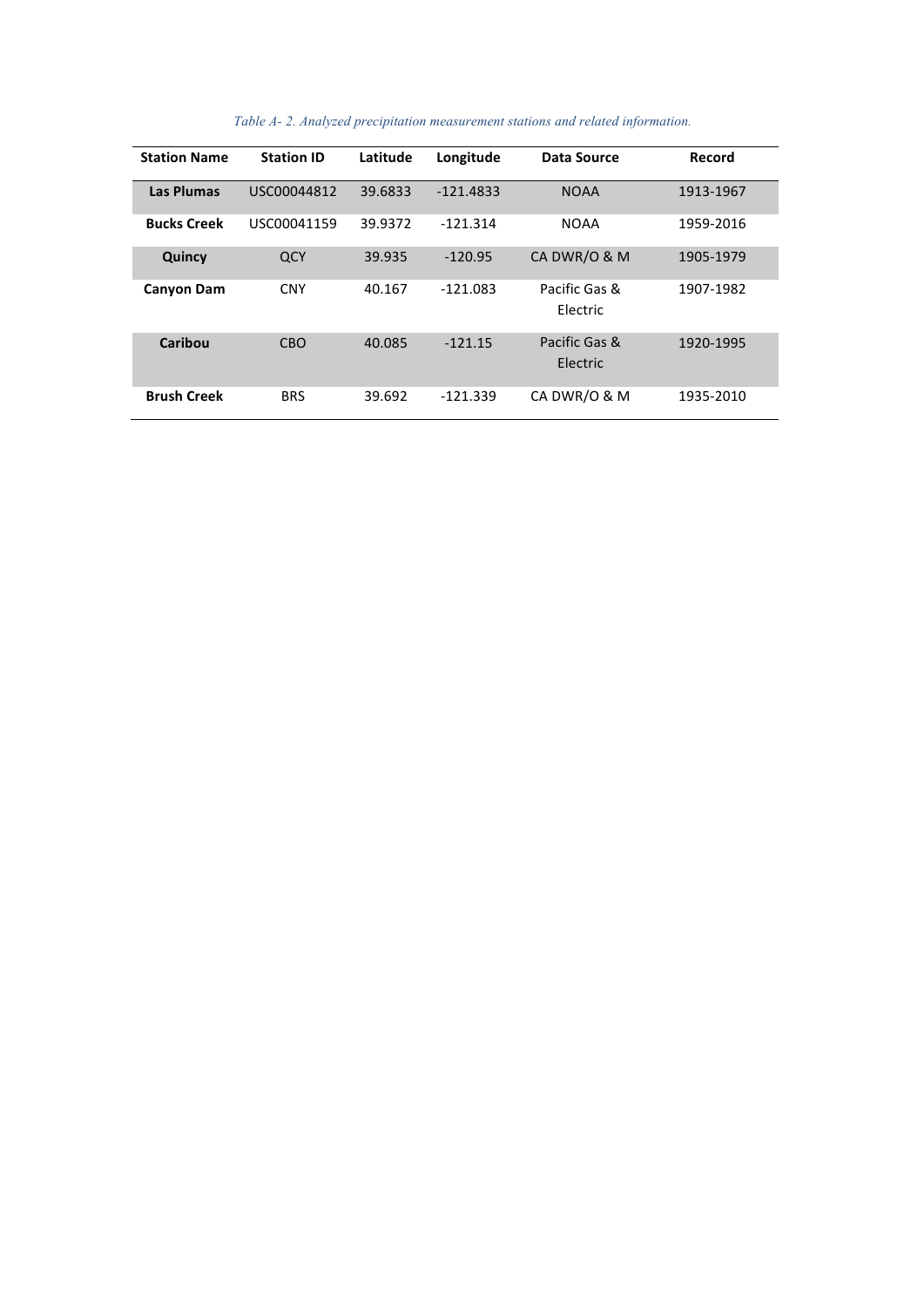

*Figure A- 1. Analyzed precipitation measurement stations and related information. Source: Google Earth (2017)*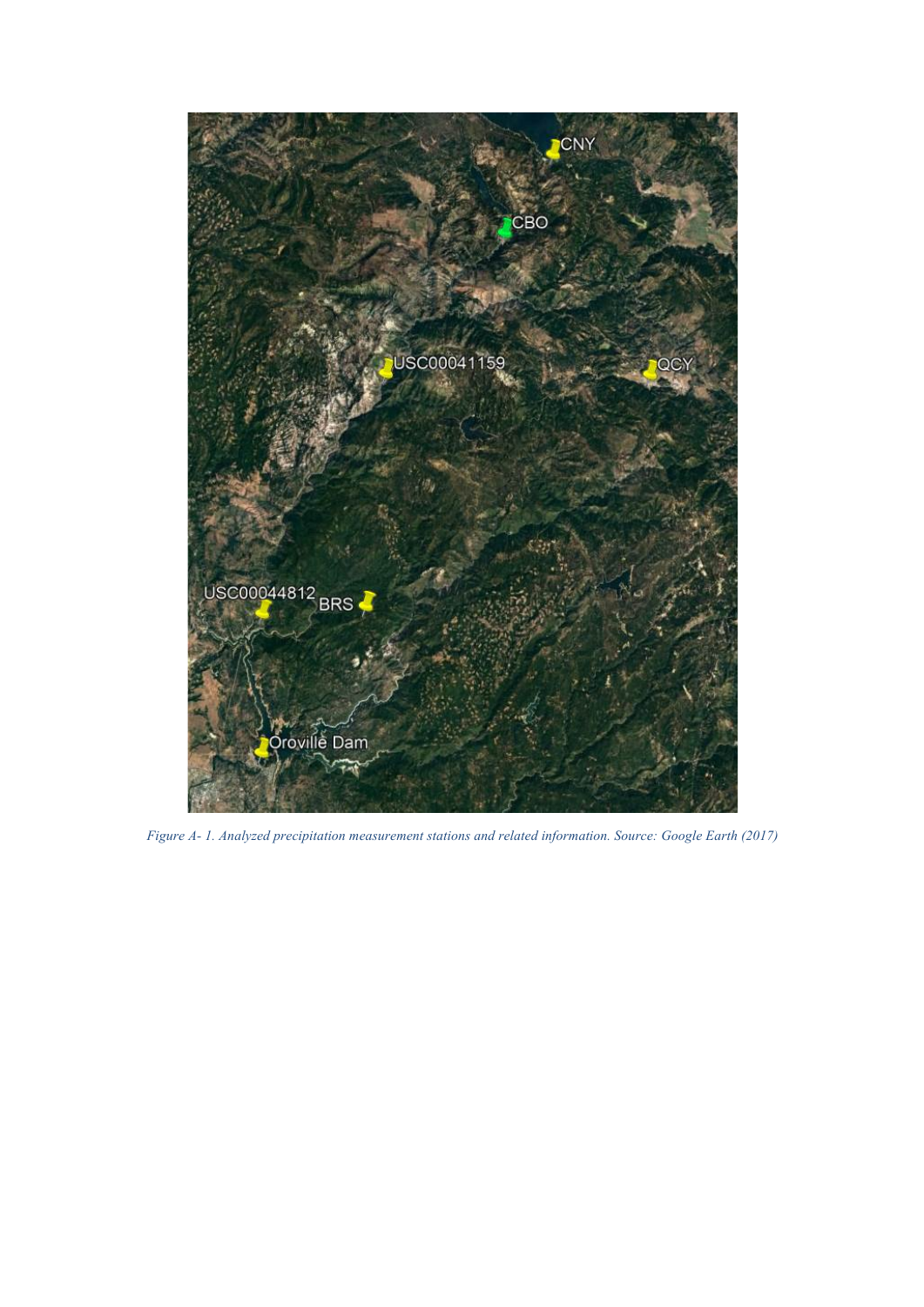

*Figure A- 2. L-Moments GEV-Max distribution fit to annual daily maxima of precipitation measurements, Brush Creek station (BRS)*



*Figure A- 3. Log-Pearson III distribution fit to annual unregulated maximum 1-day inflows at Oroville Dam*   $(m^3/s)$ .